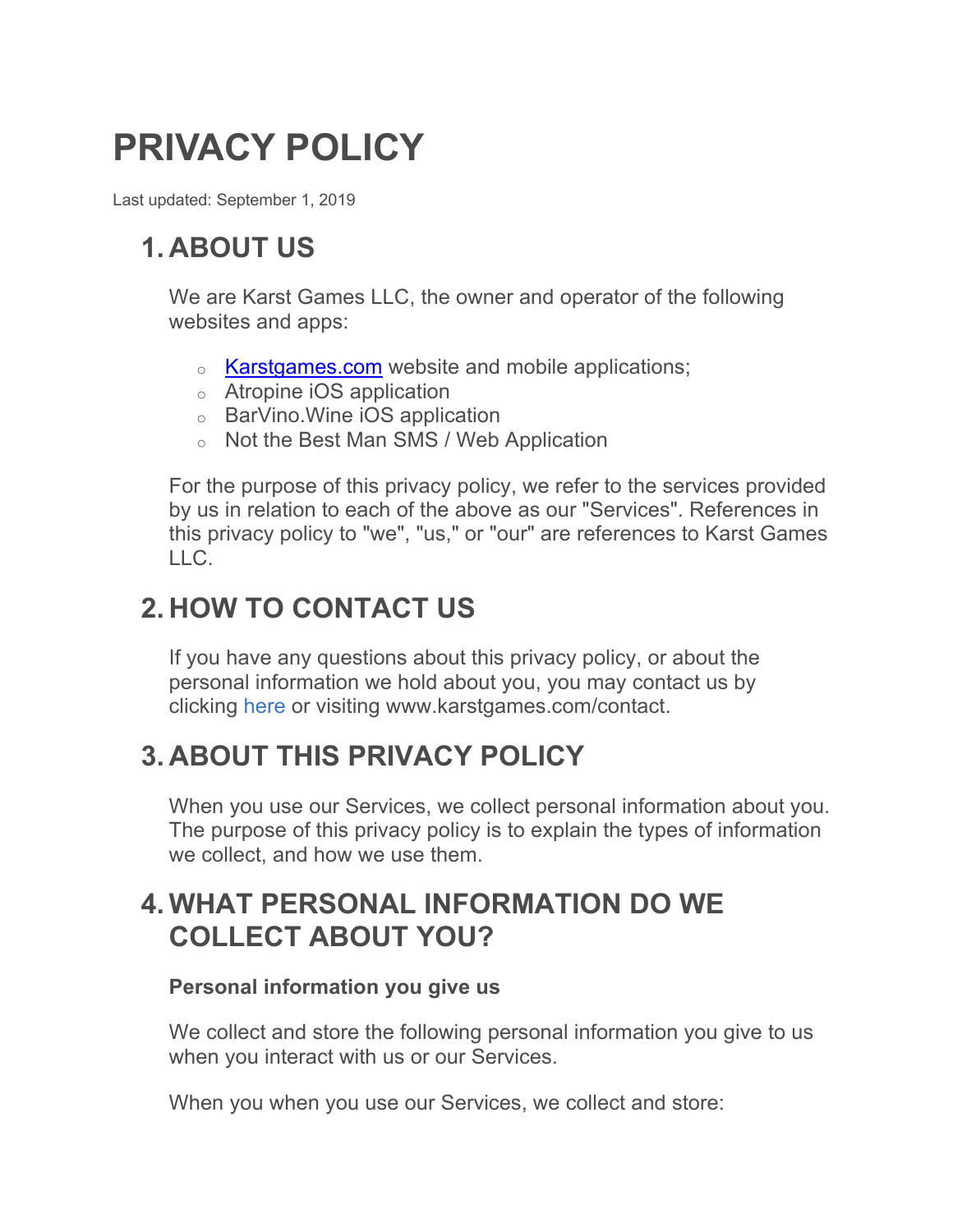- $\circ$  Phone numbers provided by you when you use our apps.
- o Leaderboard entries submitted by you such as team names entered by you and your score.
- $\circ$  Information you provide to us when you sign up to receive our newsletter or other communications from us.
- $\circ$  Information you provide when you enter a competition, prize drawing, or other promotion (for example, your name, email address, address, and other contact details, such as your telephone number).
- $\circ$  Email addresses of people you know when you participate in a referral program.
- o Messages you send or receive through our communications **Services**
- o Messages sent by our applications, including the phone number those messages are sent to and the content of said messages.
- $\circ$  Information you provide to us if you apply for a job, including information in your resume or application form.
- $\circ$  Any information you provide as part of a survey.

#### **Personal information we collect automatically**

When you use our Services, we may automatically receive and record information from your browser or mobile device for purposes of providing you Services that are personalized, relevant and useful to you:

- o Your location.
- $\circ$  The unique identifier for your mobile device.
- o Your IP address.
- o Time and date of access of the Services.
- o Your user ID for the account through which you are accessing our Services.
- o Your search data, including the latitude and longitude or address of any location-based search you perform.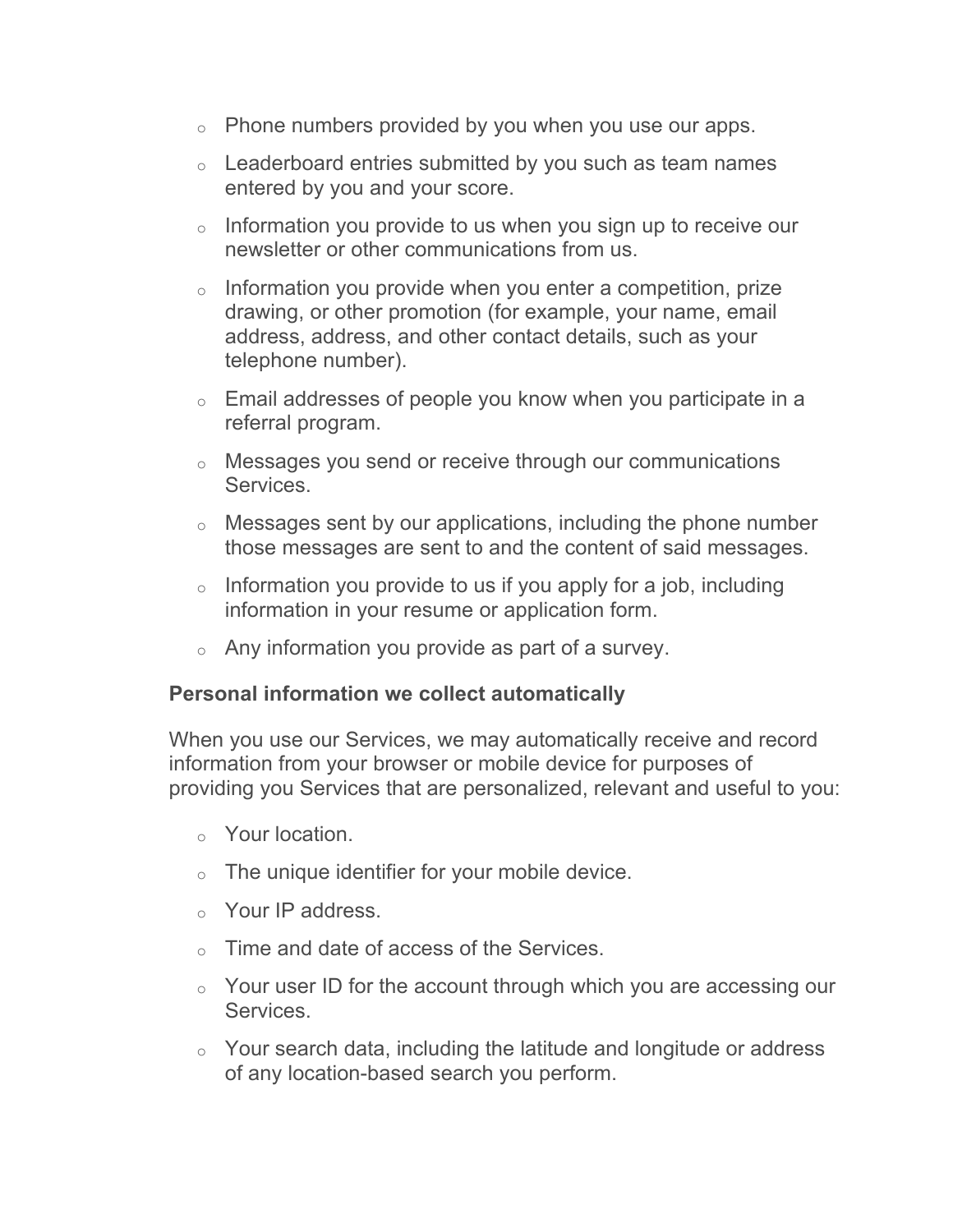- o Files, listings, and content that you access.
- o Which version of our application you're using.
- o Cookie information.
- o Information about the pages you request.
- $\circ$  If you choose to link your account with us to your social media account (e.g. Facebook), we may collect personal information about you through your social media account.

### **5. HOW DO WE USE YOUR PERSONAL INFORMATION?**

We use your personal information for the following purposes:

- $\circ$  To provide our Services to you and to administer your account with us.
- o Communicating through any of our communications Services.
- $\circ$  For our own internal business purposes, such as analyzing the use of our Services (via services like Google Analytics and others), market research, and website and mobile application optimization.
- $\circ$  To communicate with you about things we think will be of interest to you such as our products and Services, and location-based entertainment-related activities.
- $\circ$  To verify your identity.
- $\circ$  To provide customer service and review issues with your account or your use of our Services.
- $\circ$  To enable other users to receive and enjoy the Services.
- o To allow you to share your experiences using our Services with others.
- o To update you on changes to our Services, this Privacy Policy, or our Terms of Use and other administrative communications.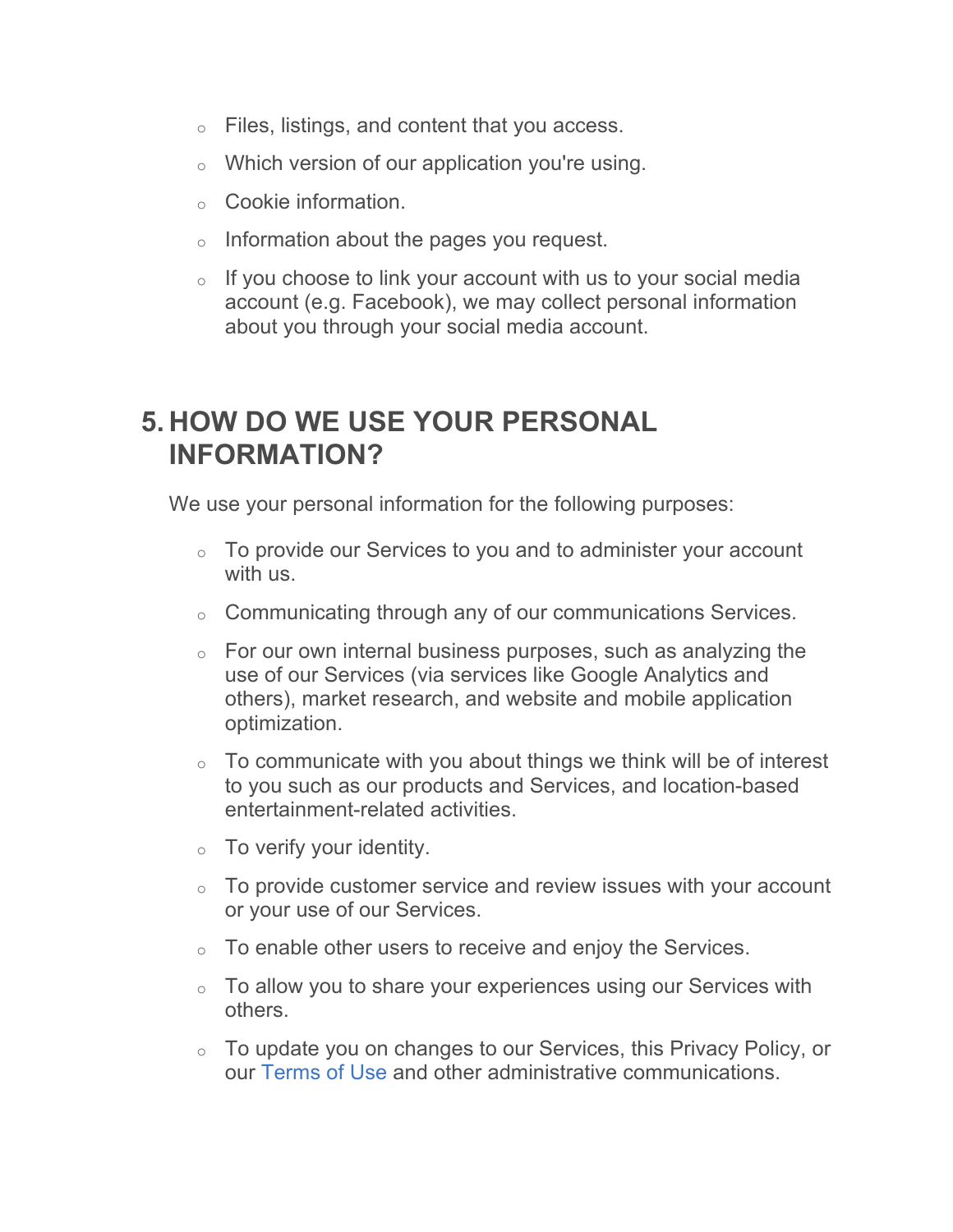- o To improve our products and Services.
- o To customize the content available through our Services.
- $\circ$  To allow you to login and share information through a social network site account, such as Facebook and Twitter.
- o To restrict access to our Services or communicate with users who have violated our Terms of Use Agreement, or otherwise violated our rights or the rights of others.
- o Sometimes, websites that link to or from our Services may collect personal information about you, including any social networking sites to which you choose to link your account.

# **6. WHAT IS OUR LEGAL BASIS FOR USING YOUR PERSONAL INFORMATION?**

When we process your personal information, we will only do so where at least one of the following applies:

- o We need to use your personal information to perform our responsibilities under our contract with you (e.g. processing payments for Services, and administering the Services);
- $\circ$  If it is in our legitimate interests and/or those of third parties to use your personal information. For example, it is in our legitimate interests to use your personal information to improve our website, to preserve the historical record of the game for other users, to preserve other user's messages, to ensure that our Services are secure, to tell you about new Services, products or offers, and to develop our business; or
- o Sometimes we will ask for your consent to use certain types of personal information, such as by asking you to tick an online box or when you sign up to access certain geocaching related services. In these circumstances, your consent will be our legal basis for processing your personal information for those purposes. If you have provided consent, you may withdraw it at any time. You may do this by "opting out" where we give you the opportunity to do so, or by contacting us using the contact details below.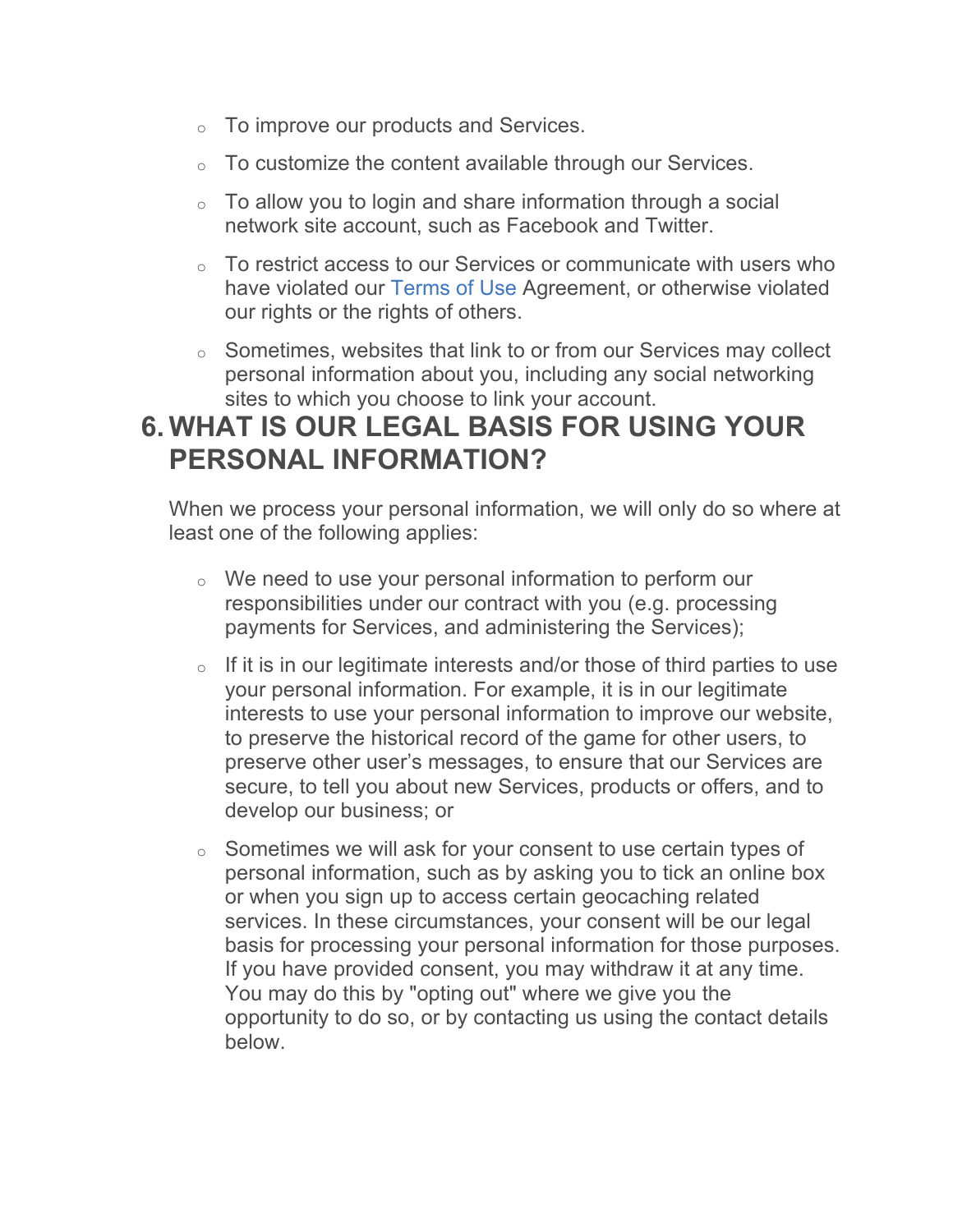### **7. WITH WHOM DO WE SHARE YOUR PERSONAL INFORMATION?**

Except as provided below, we do not share or sell information that identifies our users personally or makes it possible for other parties to contact them directly.

We share your information as follows:

| <b>Who</b>     | Why do we share it?                                                                                                                                                                                                                                                                                                 |
|----------------|---------------------------------------------------------------------------------------------------------------------------------------------------------------------------------------------------------------------------------------------------------------------------------------------------------------------|
| Other users    | When you make a post to<br>our leaderboards we share<br>your team name and score<br>with all other users of<br>Karst Games LLC's apps<br>and services. We also<br>reserve the right to post<br>leaderboard entries on<br>www.karstgames.com, and<br>to allow our partners to<br>post leaderboards on their<br>site. |
| Other partners | We provide location<br>information to our map<br>providers without<br>identifying you specifically<br>for the purpose of enabling<br>map functionality.                                                                                                                                                             |
|                | Additionally, we may<br>partner with other<br>companies/organizations to<br>provide other promotions.<br>If you choose to<br>participate, the information<br>you provide may be shared<br>to enable your participation<br>and to allow the sponsor to<br>learn more about the                                       |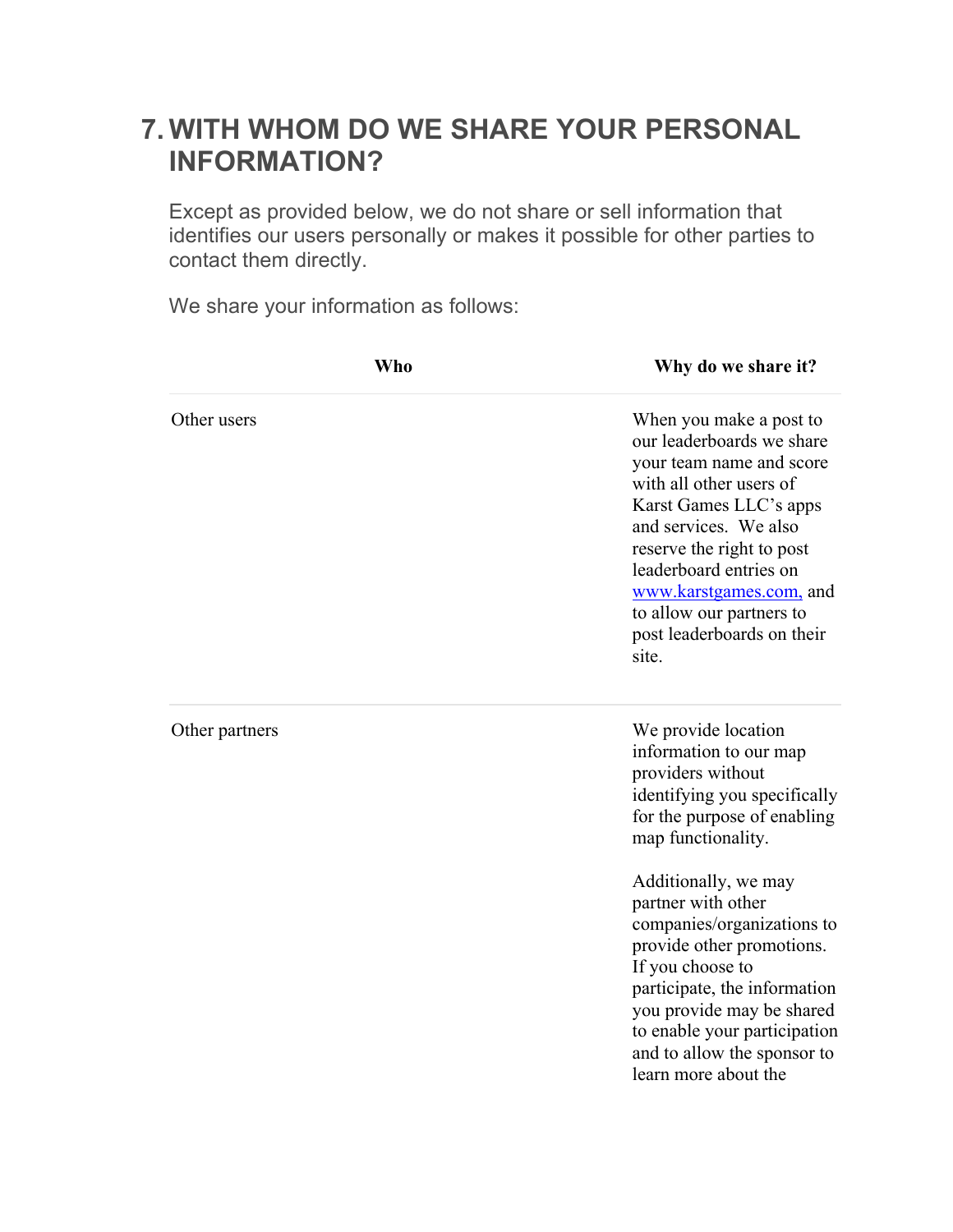|                               | location of participants. In<br>some cases, with your<br>explicit consent, partners<br>may also use your<br>information to contact you.<br>Their use of your<br>information will be<br>covered by their privacy<br>policy.                                                                                                                                                                                                                                                               |
|-------------------------------|------------------------------------------------------------------------------------------------------------------------------------------------------------------------------------------------------------------------------------------------------------------------------------------------------------------------------------------------------------------------------------------------------------------------------------------------------------------------------------------|
| Social media                  | If you choose to make a<br>post to a social media site<br>such as Facebook, Twitter,<br>or Instagram through a<br>Karst Games LLC app, you<br>are agreeing to share your<br>post with those sites and<br>anyone who has access to<br>those sites. You also agree<br>to share information about<br>that post with Karst Games<br>LLC, such as, whether that<br>post includes an image,<br>when the post was made,<br>and how many posts you<br>have made through Karst<br>Games LLC apps. |
| Third party service providers | From time to time, we<br>employ other companies<br>and individuals to perform<br>specialized functions on<br>our behalf, such as<br>analytics, secure credit<br>card processing, SMS<br>Messaging services and<br>email services. They may<br>have access to personal<br>information needed to<br>perform these functions but<br>will be prohibited from<br>using it for other purposes.                                                                                                 |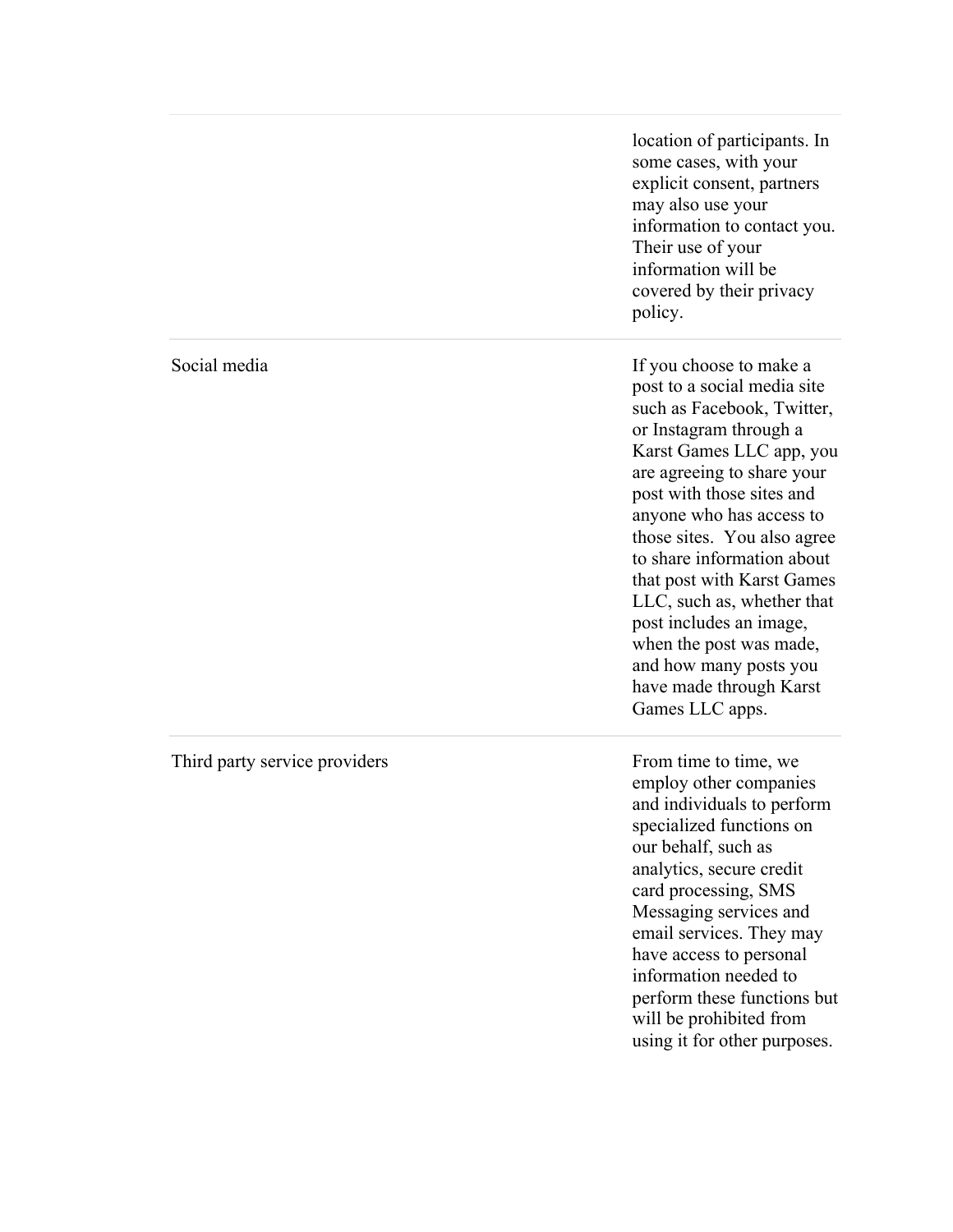| Third parties for legal reasons        | We may share your<br>personal information with<br>others if the law requires<br>us to, or if we reasonably<br>believe it is necessary to<br>comply with the law.<br>We may also share your<br>personal information if we<br>need to do so to protect or<br>defend our legal rights, or<br>those of our users.                |
|----------------------------------------|------------------------------------------------------------------------------------------------------------------------------------------------------------------------------------------------------------------------------------------------------------------------------------------------------------------------------|
| Third parties for business reasons     | In the unlikely event that<br>we wished to sell our<br>business, we may need to<br>share your personal<br>information with a<br>potential buyer.<br>From time to time, we may<br>also share your personal<br>information with members<br>of our group of companies,<br>for example, if we were<br>reorganizing our business. |
| Providers of online analytics services | We use third party tools<br>such as Google Analytics<br>to track how groups or<br>categories of users interact<br>with our Services.                                                                                                                                                                                         |
| Our suppliers and subcontractors       | We may also share your<br>personal information with<br>suppliers and<br>subcontractors to enable us<br>to provide Services to you.                                                                                                                                                                                           |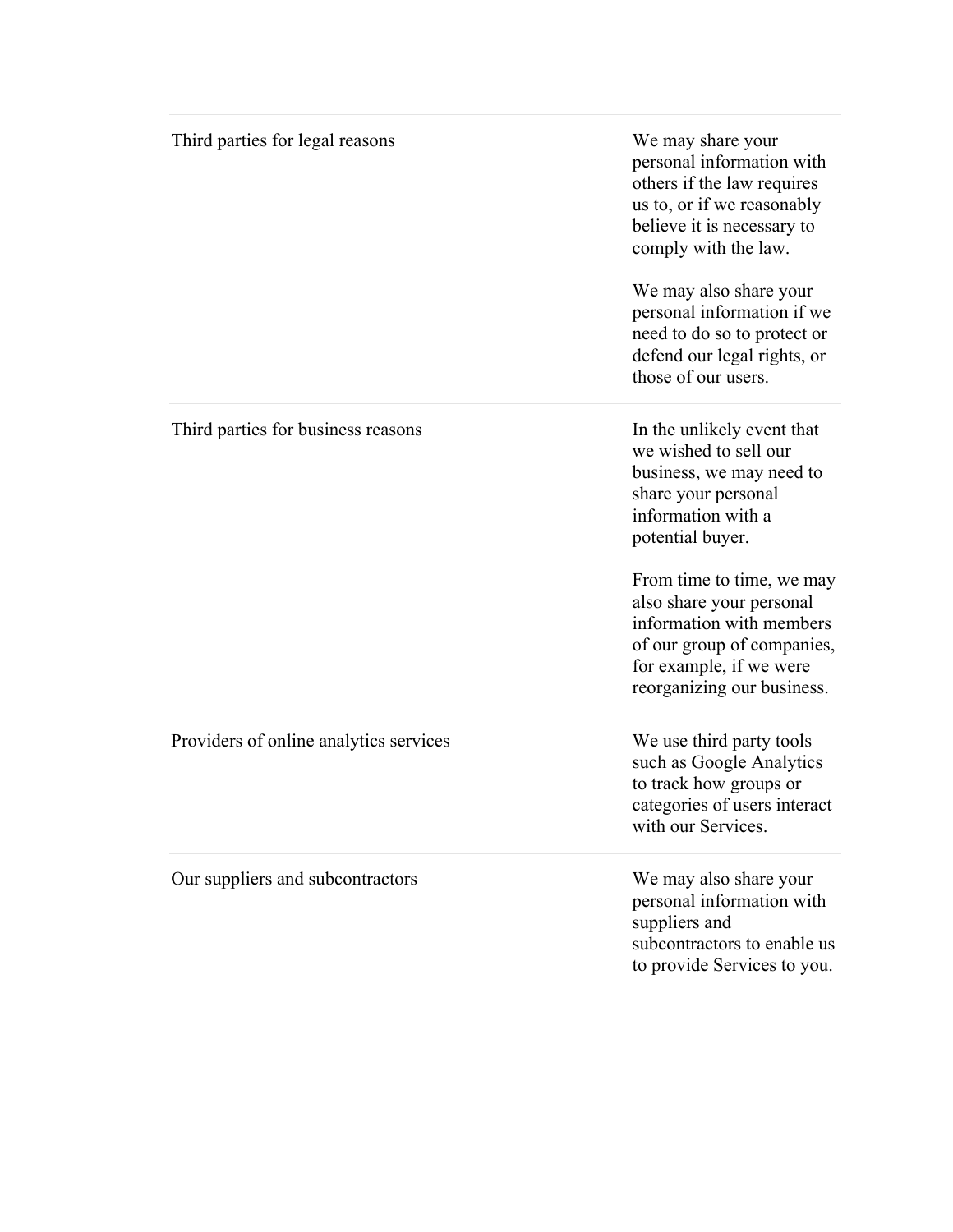### **8. Karst Games LLC's Services Are Not Intended To Be Accessed from Europe or by European Residents.**

Karst Games LLC provides location-based experiences in the United States. Any users accessing the app from outside the United States are encouraged to contact Karst Games LLC using the information provided at www.karstgames.com/contact to obtain a refund.

### **9. WHAT RIGHTS DO I HAVE IN RELATION TO MY PERSONAL INFORMATION?**

#### **Your rights in relation to how we use your information**

You can choose how we use your personal information:

- o You can choose to remove your information from Karst Games LLC's records by emailing contact@karstgames.com.
- o If you do not want to receive our newsletter or marketing messages from us, you can click the "unsubscribe" link at the bottom of the email or message you receive adjust your email preference in Account Settings.

If you choose not to provide personal information, we may not be able to provide you with our Services, or certain aspects of our Services.

#### **Contacting us to exercise your rights and with any questions**

If you need help or wish to exercise any of the above rights or have questions about them, please email us by clicking here, or write to us at Karst Games LLC, 508 Crest Drive, Jefferson City, MO 65109. For specific requests to remove or change your profile information on karstgames.com, please email Karst Games LLC directly via contact@karstgames.com.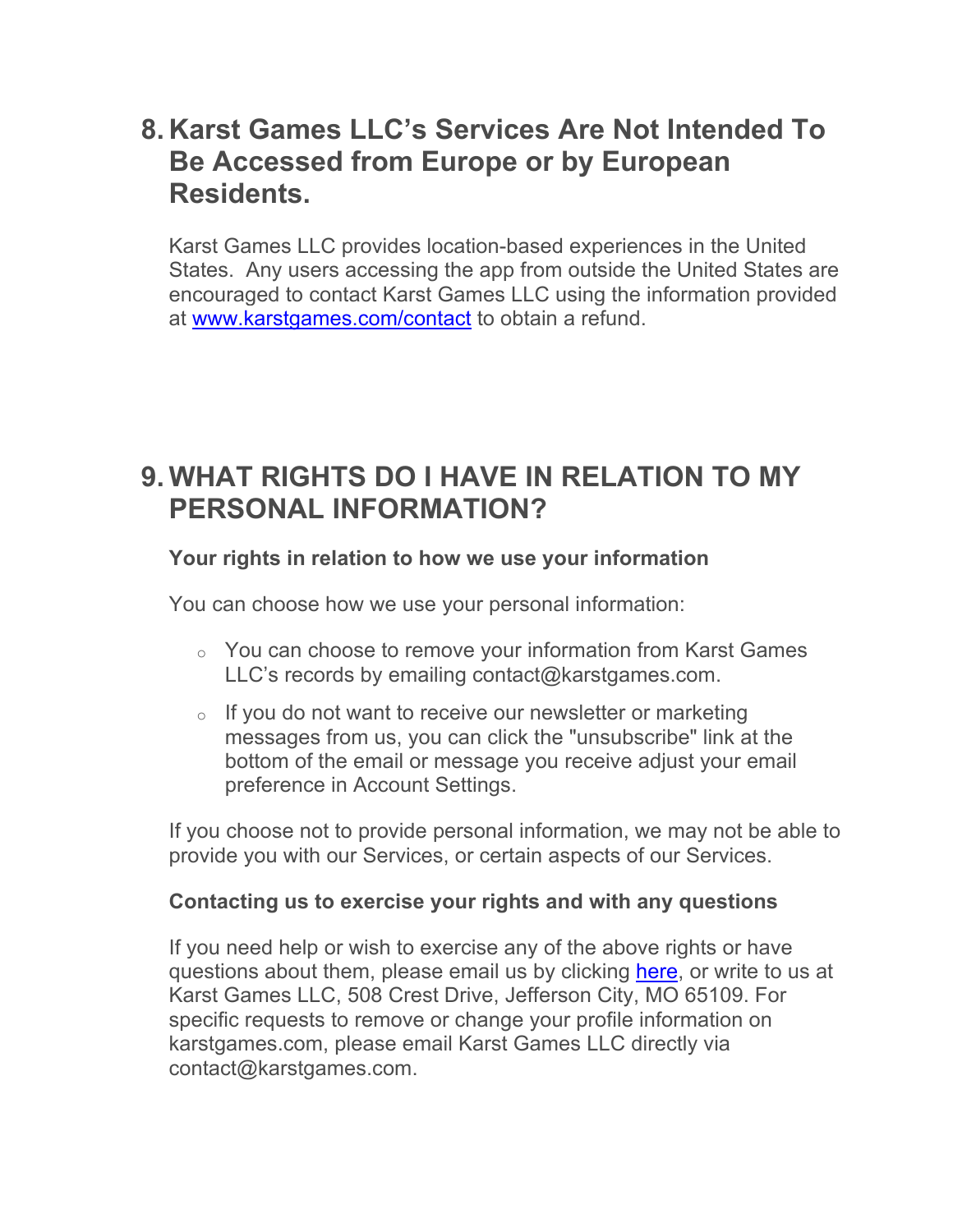We will consider all such requests and provide our response as soon as we can. Please note, however, that some personal information may be exempt from such requests in certain circumstances, which may include if we need to keep processing your personal information for our legitimate interests, to protect the privacy of others, or to comply with a legal obligation. Please note that we may request you provide us with information necessary to confirm your identity.

### **10. HOW LONG DO WE KEEP YOUR PERSONAL INFORMATION?**

If you want to permanently delete your account or following your explicit request for deletion of any of your personal information, we will delete your account and/or help you to delete your personal information as requested. Due to the nature of the game and the way that users interact, you will need to take all steps necessary to facilitate the deletion. We will then complete the deletion process as soon as possible. The way our systems are structured, in some cases, it may take up to 30 days for records to be deleted or overwritten. In some circumstances (set out below) we may keep your personal information for longer.

Please note that once your account and personal information has been deleted we cannot get it back. If you don't ask us to permanently delete your account and personal information, we will store it securely and in accordance with this privacy policy.

If you have provided us with personal information for a specific purpose, we will keep your personal information for as long as we need to fulfill that purpose. For example, if you have provided a phone number as part of a game, we will keep that information for as long as necessary to administer the game.

We will retain your contact details if you have an account with us or if we think you may be interested in marketing messages, offers, promotions, or new Services. You will always have the choice of opting out of receiving these messages. If you do so, we will remove you from our email marketing lists as soon as we can but within 10 business days.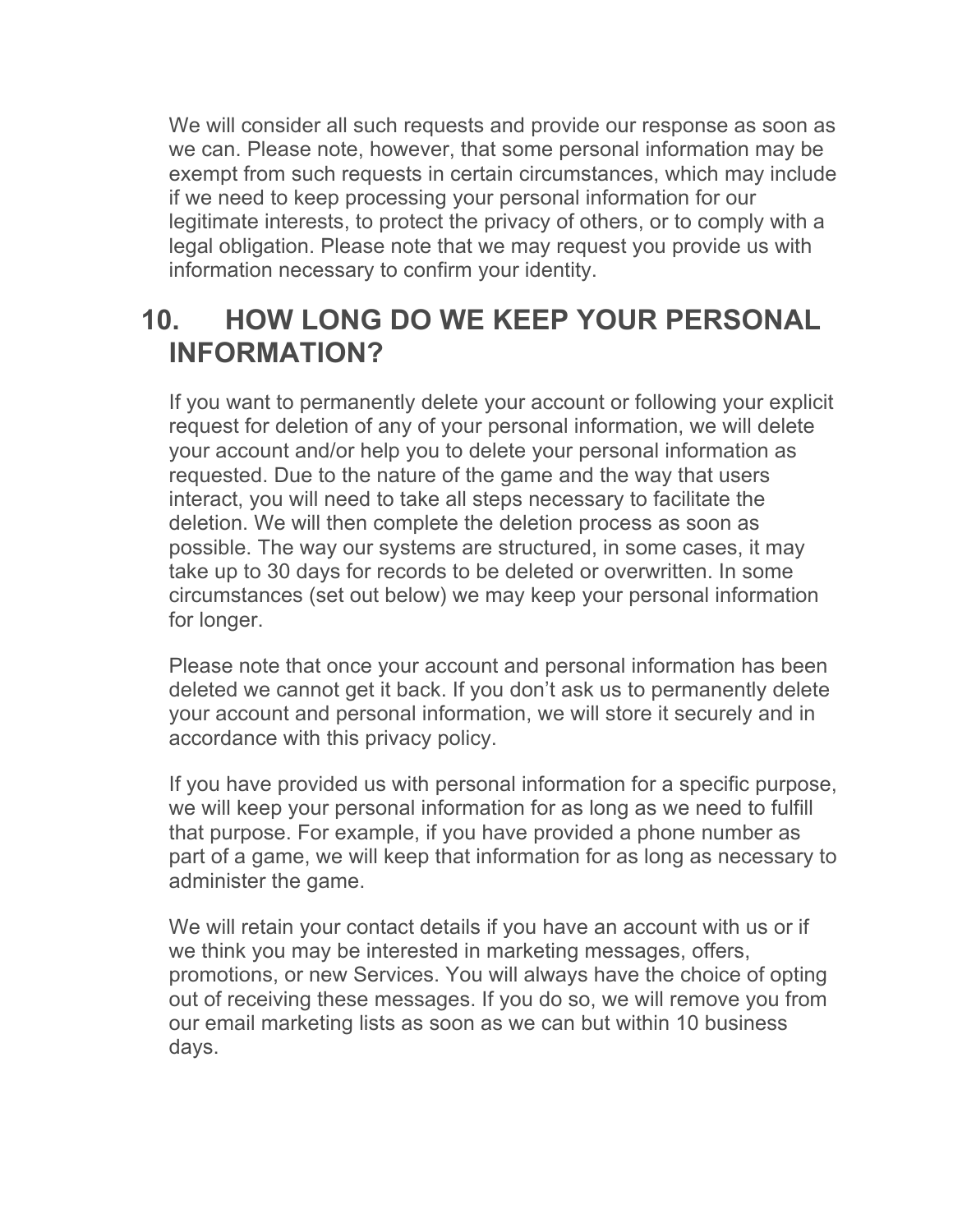If you have posted content to a leaderboard provided by Karst Games LLC, we will retain that content for as long as the leaderboard is relevant. After this time, we may delete the post or archive it.

Where we have obtained personal information automatically about your use of our apps or website (e.g. analytics), we will keep this information for as long as we feel it may be useful to us to improve and develop our business. We will delete it when it is no longer useful. This will normally be within 24 months of completion of the purpose for which it was originally collected. As an example, we may conduct a test for two months during which one group of users is shown our current home page and one group is shown a new version of our home page to determine which is preferable to users. Twenty-four months after completion of the two-month test, we would delete personal information associated with the test.

# **11. HOW DO WE PROTECT YOUR PERSONAL INFORMATION?**

Karst Games LLC utilizes usernames and passwords to limit access to software and services that contain your information. However, users must understand that posts made by users to Karst Games LLC leaderboards and social media are available to the public. Users are discouraged from including personal information in submissions to leaderboards provided by Karst Games LLC. Users are also encouraged to exercise good judgment regarding their personal information and privacy when making posts on social media.

# **12. TRANSFERS OF YOUR PERSONAL INFORMATION OUTSIDE THE EUROPEAN ECONOMIC AREA**

Karst Games LLC will only collect and process information about European users if those users have obtained a Karst Games LLC application in error and are requesting a refund.

# **13. DO I HAVE TO BE A CERTAIN AGE TO USE THE SERVICES?**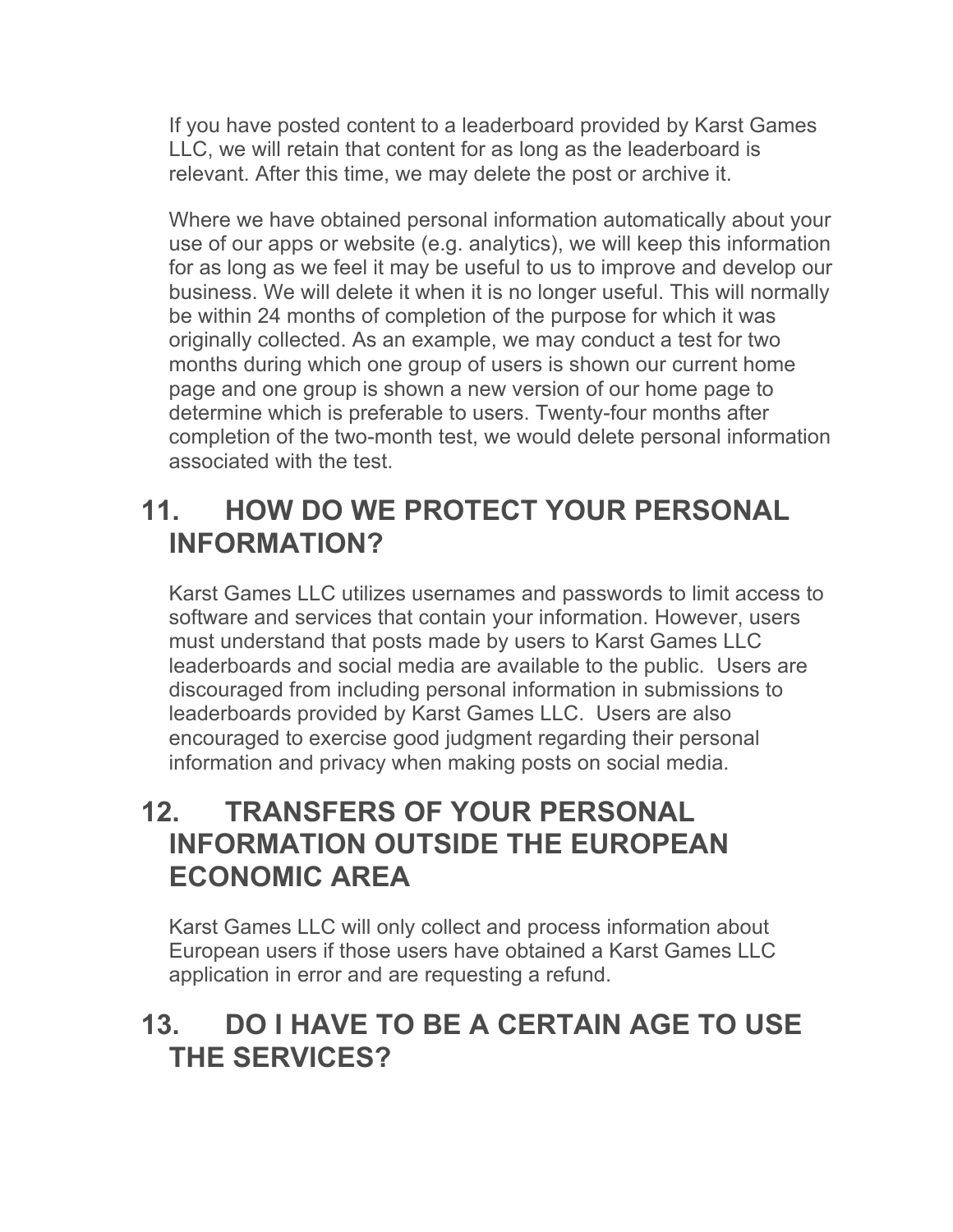Our services are not intended for use by children under the age of 13. If we learn that personal information of someone less than 13-years-ofage has been collected through our services, then we will take the appropriate steps to delete this information. If you are a parent or guardian and discover that your child under the age of 13 has provided personal information to Karst Games LLC then you may alert us via email and request that we delete that child's personal information.

# **14. COMPLAINTS AND QUESTIONS**

If you have any complaints or questions about how we use your personal information, you may contact us using the contact details set out above. We will then get in touch with you to see how we can help.

# **15. CHANGES TO THIS PRIVACY POLICY**

We may amend this Privacy Policy from time to time. When we post changes to this Privacy Policy, we will revise the "last updated" date at the top of this page. Please review this Privacy Policy periodically to be informed of how we use and protect your information. If we have your email address, we may also email you with information on those changes.

# **16. HOW WE USE COOKIES**

A cookie is a small text file that is downloaded onto your computer or smartphone when you use our Services. We use cookies and other similar data collection technologies on our websites and applications.

### **Information we collect using cookies**

We collect the following information from you:

- $\circ$  The date and time you use our websites or apps.
- $\circ$  Information about your browser, system, or device configuration.
- o Your internet browsing history (including the pages you have viewed)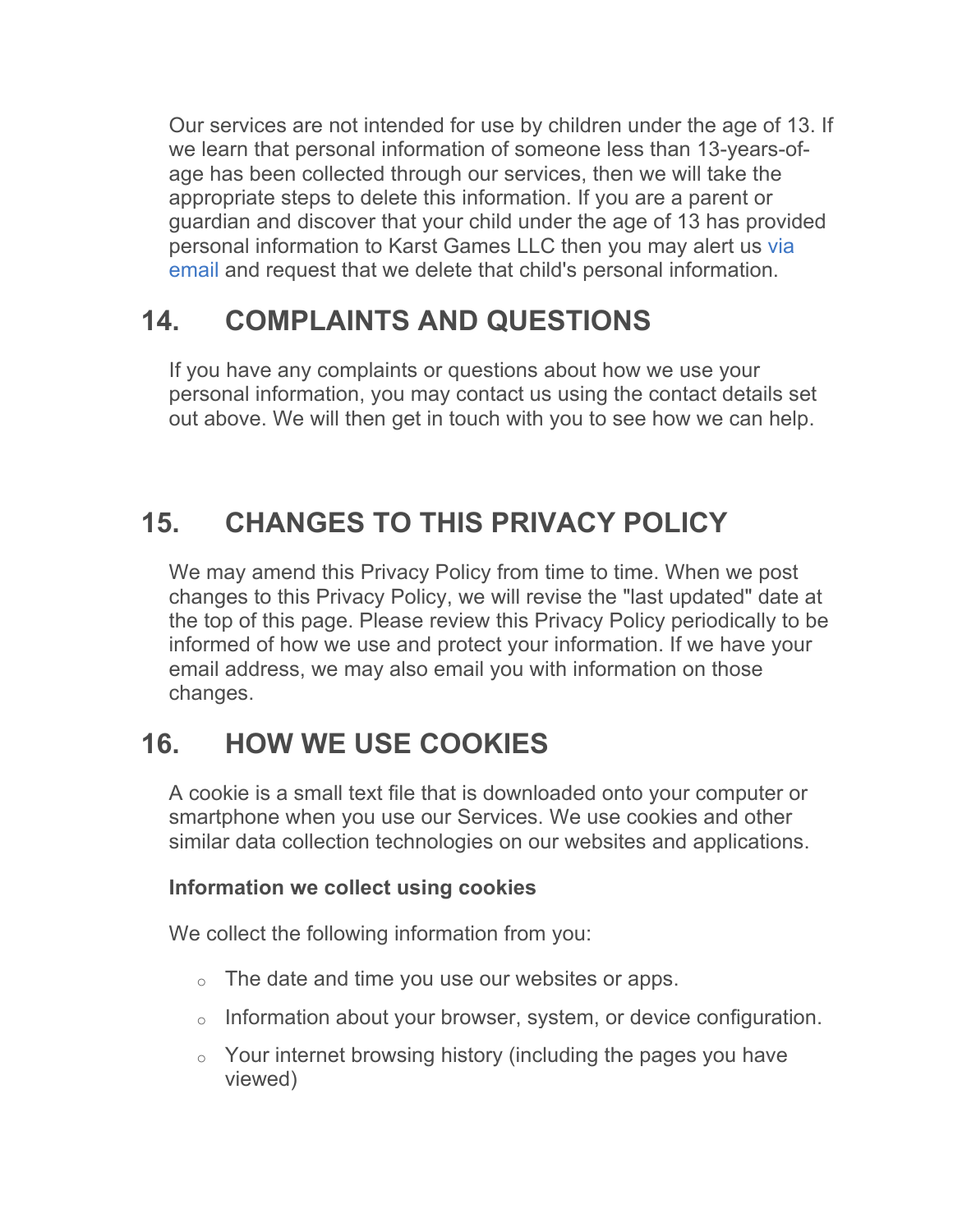- o Your IP address.
- o We may use third party tools such as Google Analytics cookies, Facebook pixel, Localytics and Hotjar to track how you interact with our apps and websites, and the pages you visit.

#### **How we use cookies information**

We place cookies and other tracking technology that identifies you, or allows third parties to do so on our behalf, for the following purposes:

- o For system administration and security and to gather general information about our audiences and their geographic locations.
- $\circ$  To recognize you automatically when you return to our websites and apps and to customize certain features and functions.
- $\circ$  To understand the type of content you are interested in. We use this information to send you marketing messages, promotions, or offers, or information about Services we think you might be interested in.
- $\circ$  To make an automated record of your activities on our websites and mobile applications.
- $\circ$  To manage, track, and follow up on email marketing campaigns.
- $\circ$  To display ads and messaging specific to your use of our Services when you are on Facebook or on other websites and to understand their effectiveness.

#### **Disabling cookies**

You can use the tools in your browser to decline, disable, or delete any cookies. You will still be able to log on as a member if you decline or delete our cookie that enables automatic recognition. However, important features of our website may not be available.

#### **Third party advertising cookies**

We allow other companies to advertise on our websites and applications. We do not control their use of cookies or other data collection technologies or practices. Third parties may place cookies on